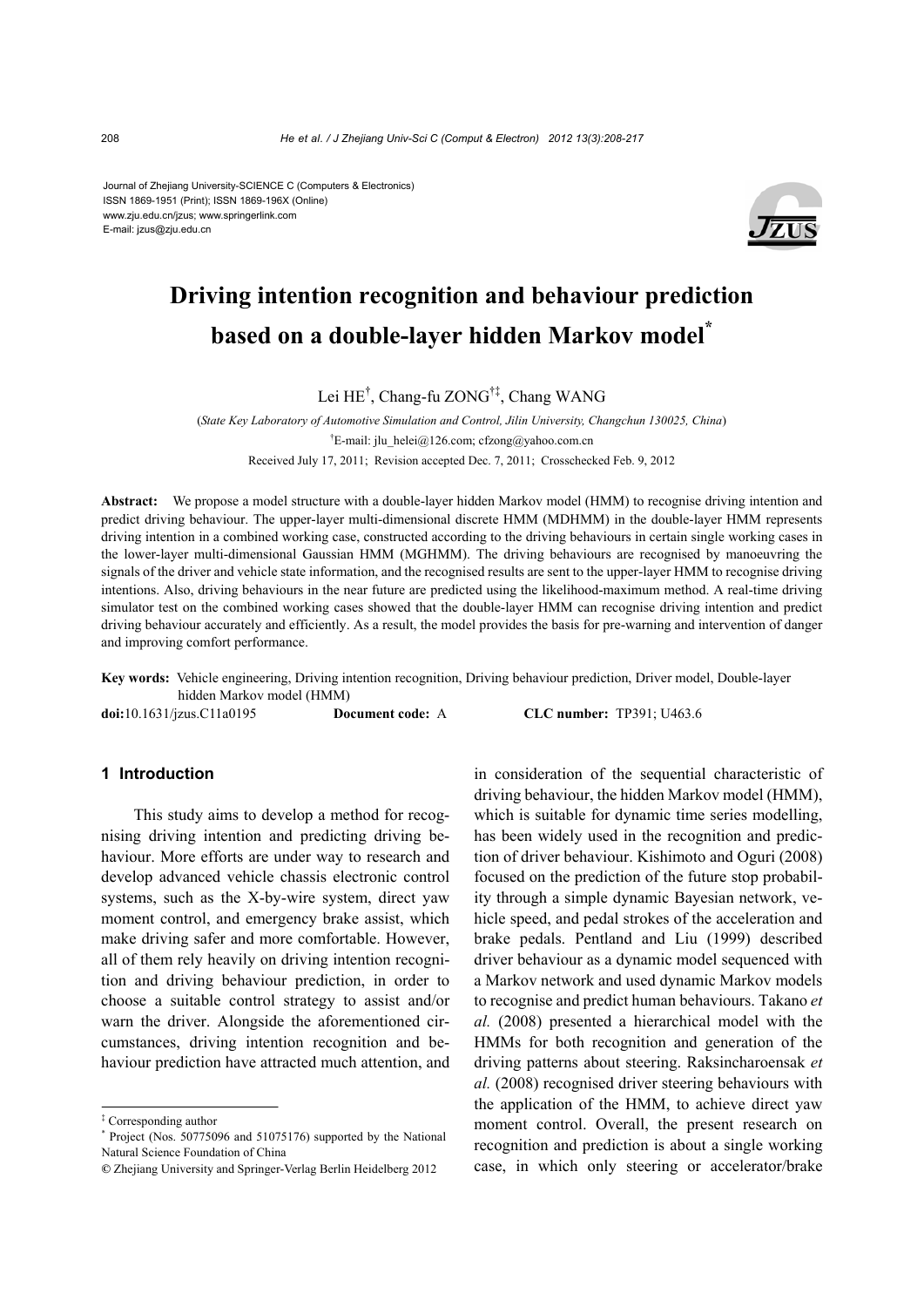pedal behaviour is considered. Few investigations have addressed online long-term driving intention recognition in a combined working case of steering, braking, and acceleration, by manoeuvring only signals of the driver and vehicle state information, and prediction of driving behaviour in the next time step.

This study establishes a double-layer HMM using driving behaviour data and vehicle state information (Rabiner, 1989), where the multi-dimensional Gaussian HMMs (MGHMMs) in the lower layer represent various short-term driving behaviours in a single working case. The multi-dimensional discrete HMMs (MDHMMs) in the upper layer indicate long-term driving intention in a combined working case, in which both steering and accelerator/brake pedal behaviour are considered. When all the parameters of the HMMs in each layer have been optimised, the short-term driving behaviour and long-term driving intention are recognised online layer by layer using LabVIEW (Beyon, 2000). In addition, we propose a method for driving behaviour prediction based on the established double-layer HMMs. Accuracy and efficiency are verified by an online driving simulator test, which creates the basis for control mode transitions and accident warning.

#### **2 Double-layer hidden Markov model**

In the case of driving in a specific environment, the driver schedules the task in terms of determining when and which manoeuvres are most appropriate (Xi and Levinson, 2006). That is, long-term driving intention is divided into several long chains of simpler short-term driving behaviour which take place in a particular order, and each chain relates only to one type of driving behaviour such as driver's steering behaviour. Then, the driver executes the driving behaviour arranged before; that is, the accelerator/brake pedal and steering wheel are moved to a position at an appropriate rate, for example, releasing the accelerator pedal quickly in a single working case. Considering that HMM is based on module design philosophy and statistical theory, and is suitable for dynamic time series modelling (Rabiner, 1989; Oliver *et al*., 2004; Cappé *et al*., 2005), we develop a double-layer HMM to model driving behaviour and driving intention in the lower and upper layers, respectively. The lower layer of the architecture is connected to the upper layer via its inferential results. The structure of a double-layer HMM is shown in Fig. 1.



**Fig. 1 Double-layer hidden Markov model (HMM) structure**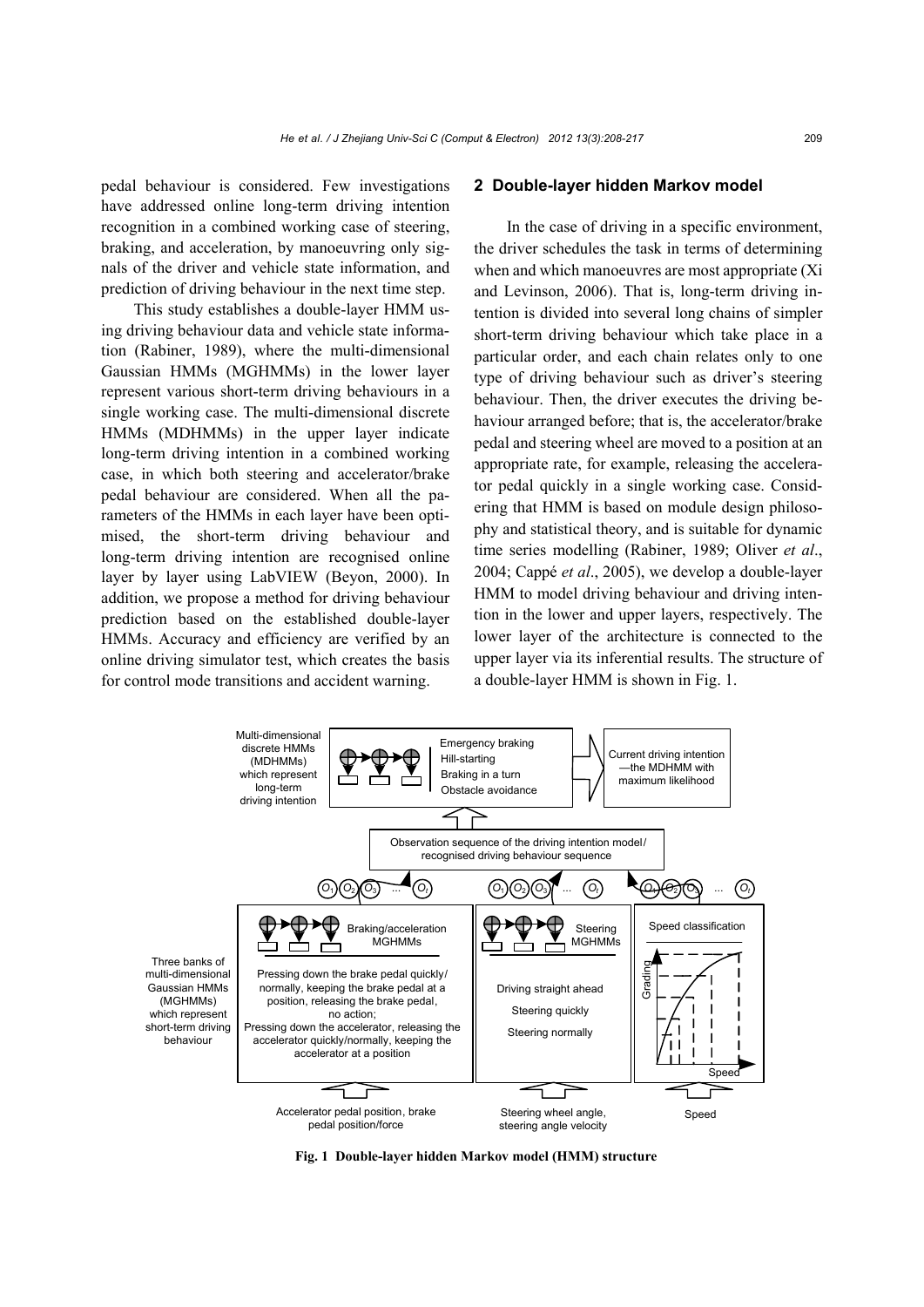In the lower layer, there are two banks of MGHMMs for recognising the steering and braking/acceleration driving behaviours and a bank for speed classification. All of the models are executed simultaneously with relevant manoeuvring signals of the driver and vehicle speed after data processing. At each instant, the model with the highest likelihood in each model bank is selected as the current short-term driving behaviour. After a while, three sequences of driving behaviours of steering, braking/acceleration, and speed grading are localized by selection in this way. The inferential results from the lower layer (i.e., three sequences of driving behaviours) are passed to the upper layer. The models at this level are also discriminative HMMs, with one MDHMM per driving intention in a combined working case. Likelihoods that each MDHMM occurs with the inferential results are calculated, and the one with the maximum likelihood is chosen as the current driving intention. These will be explained in detail in the following.

### **2.1 Hidden Markov model (HMM)**

An HMM can be considered as a simple dynamic Bayesian network with two concurrent stochastic processes, a Markov process and a general stochastic process. That is, in an HMM, the state is not directly visible, but the output, dependent on the state, is visible. Each state has a probability distribution over the possible observations by the general stochastic process, and the probability of transferring state can be represented through the Markov process. Therefore, the observation sequence generated by an HMM gives some information about the sequence of states and the model (Rabiner, 1989). In our application, we build MGHMM for each short-term driving behaviour and MDHMM for each long-term driving intention. The hidden states in the model are concerned in a particular sub-operation at a different level.

# **2.2 Multi-dimensional Gaussian HMM for driving behaviour**

By analysis and summarization of the driving process, it is known that the driver operates the brake/accelerator pedal and steering wheel in parallel. In addition, braking and acceleration behaviours are independent of each other and occur one after another. Thus, driving behaviour may be divided into two sharply different categories, steering manoeuvre and braking/acceleration manoeuvre (which combines acceleration behaviour with braking behaviour). These two categories can also be divided into several simpler short-term driving behaviours which take place in a particular order. Thus, we train nine braking/acceleration driving behaviour HMMs for all the short-term braking/acceleration manoeuvres, which are pressing down the brake pedal quickly, pressing down the brake pedal normally, keeping the brake pedal at a fixed position, releasing the brake pedal, no action, pressing down the accelerator pedal, releasing the accelerator pedal normally, releasing the accelerator pedal quickly, and keeping the accelerator pedal at a fixed position, with corresponding data for certain manoeuvres. Three steering driving behaviour HMMs, i.e., driving straight ahead, steering quickly, and steering normally, are trained for all the shortterm steering manoeuvres.

The observation sequences of driving behaviour HMMs are manoeuvring signals of the driver and vehicle speed. It is clear that the signals are continuous, in order to prevent degradation associated with signal quantisation, and driving behaviour MGHMMs are built using MGHMM theory (Rabiner, 1989).

As is known, when establishing the HMMbased model, parameter determination is the foremost task. On modelling braking/acceleration driving behaviour, sensor signals including accelerator pedal position, brake pedal position, and brake pedal force are extracted to train braking/acceleration driving behaviour MGHMMs. In these braking/acceleration MGHMMs, observation sequences can be represented by

$$
O_{G}(t) = \{a(t), b(t), c(t)\},
$$
 (1)

where  $a(t)$  represents the accelerator pedal position,  $b(t)$  the brake pedal position, and  $c(t)$  the brake pedal force (Meng *et al*., 2006).

All the braking/acceleration driving behaviour MGHMMs are trained independently of each other using the Baum-Welch algorithm which is an 'iterative update' algorithm to construct an HMM fitting given observation sequences (Rabiner, 1989). Thus, the parameters of a certain short-term driving behaviour model are optimised gradually, to make the probability of adopting the driving behaviour reach 100%, for given sensor data. Similarly, MGHMMs for three steering driving behaviours are built for all steering manoeuvres with particular sensor data,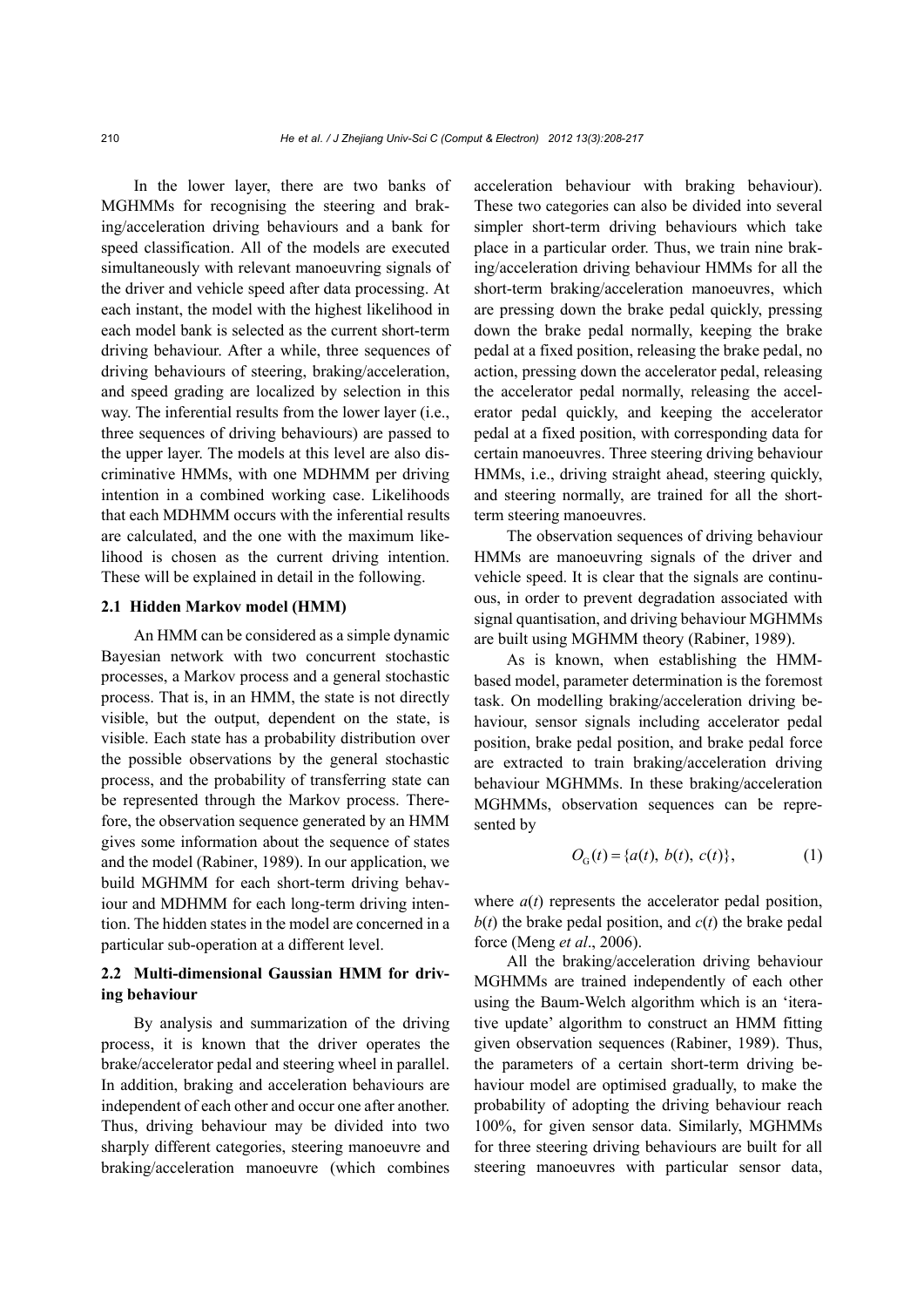including the steering wheel angle and steering angle velocity.

Then, the criterion for speed classification is designed. Speed is numbered based on its value. That is, if speed is in the range of 80–90 km/h, then the speed rank is 8. Furthermore, as the observation sequences of HMM cannot be 0, the speed in the range of 0–10 km/h should be represented by a special number.

Thus, there are three modules in the lower layer for recognising short-term driving behaviours and speed classification. When new sensor data is sent to a corresponding module after sorting by driving behaviour, the likelihoods of all the MGHMMs in each bank are calculated using the forward-backward algorithm (Rabiner, 1989), which shows the computation of the probability that the observed sequence is produced by the model. Finally, the model with the maximum likelihood in each bank is selected as the recognised driving behaviour. Thus, current braking/acceleration driving behaviour, steering driving behaviour, and speed rank are determined.

Long sensor data acquired from a certain combined working case is sorted into three groups according to a single working case. Then each group is divided into several short segments; each segment is 0.08 s long. The data segments occurring at the same time are sent to three corresponding modules and determine current driving behaviours, as shown in Fig. 1. In this way, three chains of recognition results can be obtained through segment by segment recognition.

## **2.3 Multi-dimensional discrete HMM for driving intention**

In certain combined working cases, drivers have specific driving behaviour sequences, e.g., braking in a turn, in which driving behaviours take place in the following order: (1) only steering, (2) steering and releasing the accelerator pedal, (3) steering and no action on the brake/accelerator pedal, (4) steering and pressing the brake pedal down.

Thus, based on the fact that the driver makes preferred behaviour sequences under certain driving intentions, we take inferential driving behaviour chains as the observation sequences of the MDHMMs in the upper layer, which are built for driving intention including emergency braking, obstacle avoidance, Hill-starting, and braking in a turn. In the driving intention MDHMM, the observation sequence can be represented by

$$
O_{D}(t) = \{x(t), y(t), z(t)\},\tag{2}
$$

where  $x(t)$  represents the symbol string for recognised braking/acceleration driving behaviours, *y*(*t*) the symbol string for recognised steering driving behaviours, and *z*(*t*) the speed grading. Then, the iterative formulas for forward variable  $\alpha_i(i)$  and backward variable  $\beta_i(i)$  in HMM theory can be revised as

$$
\alpha_{t+1}(j) = \left(\sum_{i=1}^{N} \alpha_{t}(i) a_{ij}\right) \prod_{l=1}^{3} b_{j}(O_{D(t+1)}(l)),\tag{3}
$$

$$
\beta_{t}(i) = \left(\sum_{j=1}^{N} \beta_{t+1}(j)a_{ij}\right) \prod_{l=1}^{3} b_{i}(O_{D_{l}}(l)), \tag{4}
$$

where  $\alpha_{t+1}(i)$  is the probability of the partial observation sequence  $O_1O_2$ ... $O_tO_{t+1}$  at state  $S_i$  at time  $t+1$ ,  $\beta_t(i)$ is the probability of the partial observation sequence from *t*+1 to the end, given state  $S_i$  at time *t*,  $\alpha_{t+1}(i)$  and  $\beta_i(i)$  can be solved inductively,  $a_{ij}$  is the state transition probability distribution from  $S_i$  to  $S_i$ , and  $b_i(O_{D_i}(l))$ is the observation symbol probability distribution of the occurrence of observable value  $O_{D}(\ell)$ , given state *Si* at time *t* (Rabiner, 1989).

The re-estimation formulas for the initial state distribution  $\Pi$  and the state transition probability distribution *A* are the same as before. Nevertheless, the re-estimation formula for the observation symbol probability distribution is changed to

$$
\overline{b}_j^{(l)}(k) = \text{count}(k^{(l)} | j) / \text{count}(j),
$$
 (5)

where count $(k^{(l)}|j)$  represents the expected amount of occurrences of observable manoeuvring behaviour *k* at state *j*, and the observable manoeuvring behaviour *k* belongs to one driving behaviour set  $l(l=1, 2, 3)$ .

Thus, the MDHMM can be described as

$$
\lambda_{\mathcal{D}} = (\boldsymbol{\varPi}_2, \boldsymbol{A}_2, \boldsymbol{B}_1, \boldsymbol{B}_2, \boldsymbol{B}_3),\tag{6}
$$

where  $B_1$ ,  $B_2$ , and  $B_3$  are the observation symbol probability distributions for the three observation sequences of the upper-layer MDHMM. We revise the Baum-Welch algorithm using Eqs. (3)–(5) and optimise four MDHMMs using the revised Baum-Welch algorithm.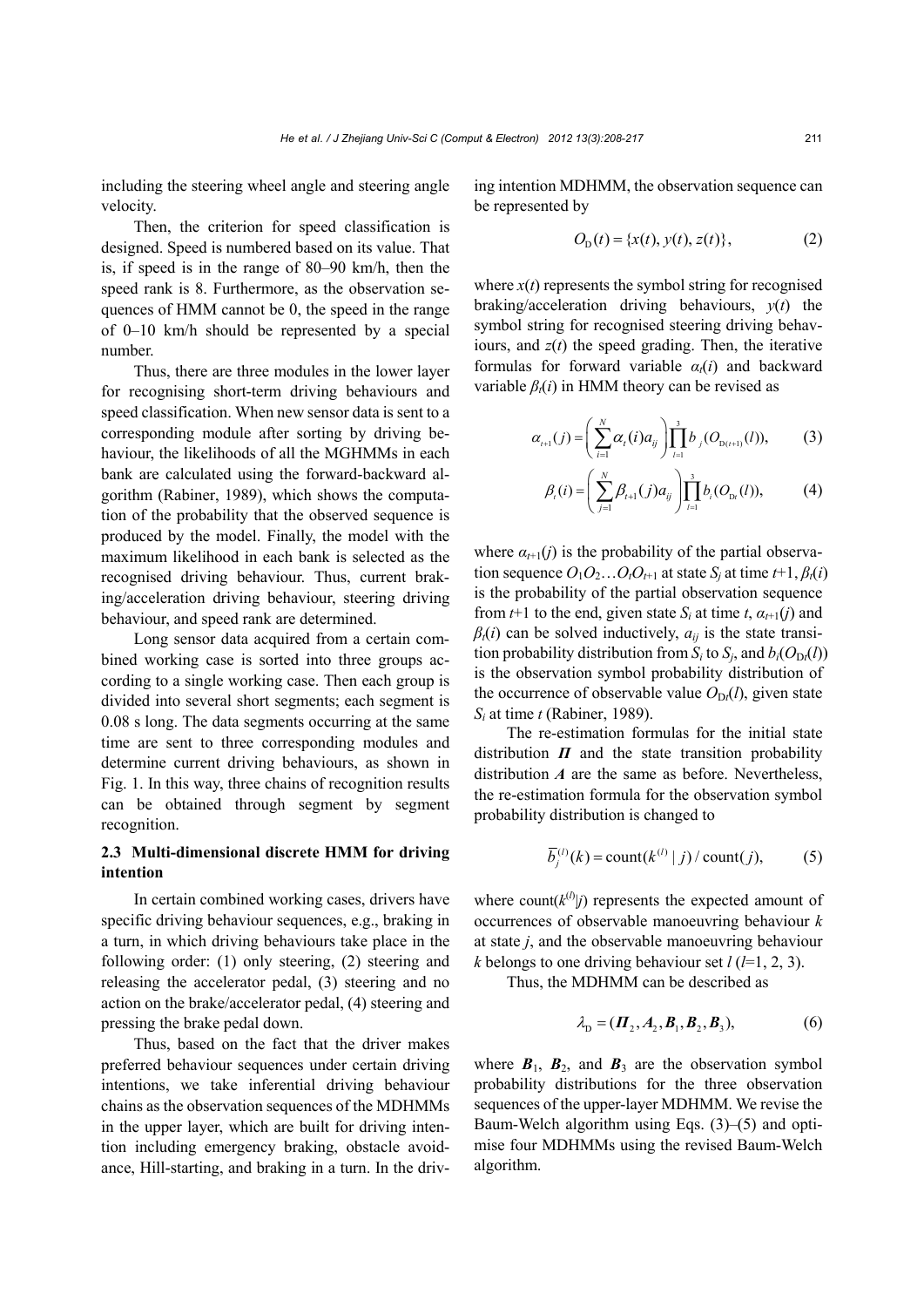Fig. 2 summarizes the training process of double-layer HMM for a certain combined working case.



**Fig. 2 The training process of double-layer hidden Markov model (HMM)** 

Take the HMMs for 'releasing the accelerator pedal quickly' and 'braking in a turn' as the examples. MGHMM is chosen to model the short-term driving behaviour 'releasing the accelerator pedal quickly', and the numbers of states and mixtures determined are both three. Thus, the parameters of the MGHMM include initial state distribution  $\Pi_1$  (3×1), state transition probability distribution  $A_1$  (3×3), mixture coefficient matrix  $C$  (3×3), mean matrix  $\mu$  (3×3×3), and covariance matrix  $\sigma$  (3×3×3×3). Similarly, the longterm driving intention 'braking in a turn' is built by MDHMM. As previously mentioned, there are five parameters: initial state distribution  $\Pi_2$  (3×1), state transition probability distribution  $A_2$  (3×3), and three observation symbol probability distributions *B*<sup>1</sup>  $(3\times8)$ , **B**<sub>2</sub>  $(3\times3)$ , and **B**<sub>3</sub>  $(3\times2)$ . The parameters of the MGHMM for the short-term driving behaviour 'releasing the accelerator pedal quickly' are shown as follows:

$$
\boldsymbol{\Pi}_{1} = \begin{bmatrix} 0.7301 \\ 0.0007 \\ 0.2692 \end{bmatrix}, \quad \boldsymbol{A}_{1} = \begin{bmatrix} 0.9424 & 0.0000 & 0.0576 \\ 0.0091 & 0.9656 & 0.0252 \\ 0.0492 & 0.0211 & 0.9297 \end{bmatrix},
$$
\n
$$
\boldsymbol{C} = \begin{bmatrix} 0.6983 & 0.1270 & 0.1747 \\ 0.2518 & 0.2713 & 0.4770 \\ 0.0564 & 0.4382 & 0.5054 \end{bmatrix},
$$
\n
$$
\boldsymbol{\mu}(:,,1) = 1 \times 10^{3} \times \begin{bmatrix} -0.3146 & -1.3301 & -0.8815 \\ 0.0005 & 0.0023 & 0.0025 \\ 0.0030 & 0.0017 & 0.0024 \end{bmatrix},
$$

|                                                                                                    | $\begin{bmatrix} 2.6182 & -0.0127 & -0.0037 \end{bmatrix}$ |  |
|----------------------------------------------------------------------------------------------------|------------------------------------------------------------|--|
| $\sigma(:,:,1,1) = 1 \times 10^4 \times \begin{vmatrix} -0.0127 & 0.0004 & 0.0000 \end{vmatrix}$ . |                                                            |  |
|                                                                                                    | $\begin{vmatrix} -0.0037 & 0.0000 & 0.0001 \end{vmatrix}$  |  |

The parameters of the MDHMM for the longterm driving intention 'braking in a turn' are shown as follows:

$$
\mathbf{I}_2 = \begin{bmatrix} 0.9830 \\ 0.0119 \\ 0.0051 \end{bmatrix}, \quad \mathbf{A}_2 = \begin{bmatrix} 0.9677 & 0.0320 & 0.0003 \\ 0.9273 & 0.0712 & 0.0015 \\ 0.9452 & 0.0326 & 0.0222 \end{bmatrix},
$$
\n
$$
\mathbf{B}_1 = \begin{bmatrix} 0.1407 & 0.1675 & \dots & 0.0012 & 0.3007 \\ 0.0841 & 0.3007 & \dots & 0.0433 & 0.1341 \\ 0.0003 & 0.0036 & \dots & 0.0003 & 0.0021 \end{bmatrix}_{3\times 8},
$$
\n
$$
\mathbf{B}_2 = \begin{bmatrix} 0.0493 & 0.9403 & 0.0104 \\ 0.0066 & 0.9919 & 0.0015 \\ 0.8659 & 0.1326 & 0.0015 \end{bmatrix},
$$
\n
$$
\mathbf{B}_3 = \begin{bmatrix} 0.0585 & 0.9415 \\ 0.0452 & 0.9548 \\ 0.0008 & 0.9992 \end{bmatrix}.
$$

According to the modelling concept of 'doublelayer HMM', short-term driving behaviour in the lower layer can be recognised synchronously in a modular approach, which could raise the calculating efficiency. Also, the double-layer HMM enables the linking of short-term driving behaviours to long-term driving behaviours, which is arranged by certain driving intention in a certain combined working case. More importantly, when new data needs to be considered, we model MDHMMs in the upper layer and need only to consider the new data as a new module in the lower layer, and then take corresponding recognition results as a new dimension of the observation sequences of the upper-layer MDHMM (instead of retraining all the MGHMMs in the lower layer by which all the sensor data is considered), thus reducing the workload for training.

#### **3 Modelling and statistical analysis**

Relying on the stationary, real environment driving simulator (Guo *et al*., 1999), 10 subjects (five males and five females) who have driving license participated in the experiment (Kuge *et al*., 2000). The subjects were aged 20–60. Ten runs were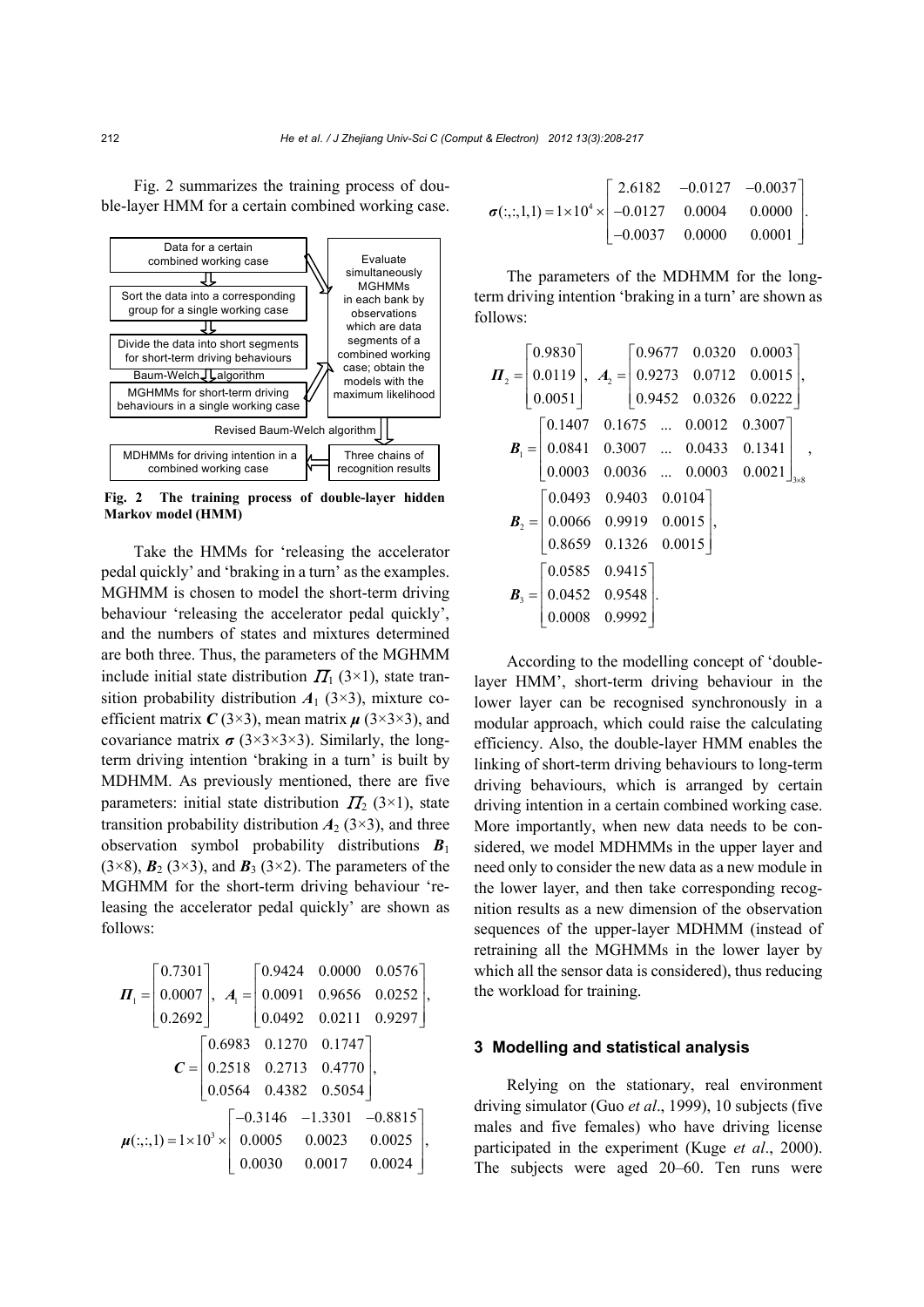executed for each combined working case per subject. Driving behaviours were measured as follows:

1. Emergency braking: While a subject stayed in one lane on a straight segment, one auxiliary experimenter shouted "stop", without any prior warning, which meant a danger ahead. The subject was instructed to brake immediately in the same lane (security, single working case).

2. Hill-start: For a vehicle equipped with a Hill-start assist system (HAS) parking on the slope, the subject should take the following steps to start the Hill-start assist function (Ge, 2006): (1) press down the brake pedal rapidly and effectively, (2) release the brake pedal quickly, (3) move the foot to the accelerator pedal, and (4) step on the accelerator pedal. After these, release the hand brake and the vehicle will be able to start smoothly. The vehicle should stay in the same lane throughout the process (comfort, single working case).

3. Brake in a turn: While a subject drove round a curve, the auxiliary experimenter shouted "stop", as described above. The subject was instructed to brake immediately but follow the lane (security and comfort, combined working case).

4. Obstacle avoidance: The subject drove through the test track designed based on ISO 3888-2 (security, single working case).

The entire sensor data acquired in the experiment comprised the database for training. The data was prepared following the steps shown in Fig. 3.



Data segments for short-term driving behaviours

Concerned about noise in sensor data and phase delay caused by filtration, a forward-backward filter, which is a combination of two filters having opposite filtering direction (Chen *et al*., 2009), was used to eliminate the noise. After data processing including amplification and filtration, the data was processed by sorting into three groups for pedals, steering wheel, and speed, respectively; thus, three data sets were obtained. The data in each data set was cut into several segments, and the data segments were sorted according to the short-term driving behaviour to make one segment set concerned with only one short-term driving behaviour. For data segments relating to a certain driving behaviour, an abnormal data segment was discarded using the *t*-test method with the selected characteristic parameter (Wang, 2000). For example, the maximum accelerator pedal speed was chosen as the characteristic parameter for the driving behaviour 'releasing the accelerator pedal quickly'. We then used the *K*-means method to set the limits for normal behaviour and emergency behaviour from the view of the driver, to verify the correctness of the recognition results. Fig. 4 shows the limits of sensor data for driving straight ahead, steering quickly, and steering normally.



**Fig. 4 The limits for driving straight ahead, steering quickly, and steering normally** 

#### **4 Online recognition**

After all MGHMMs and MDHMMs have been trained, all the optimised parameters were imported **Fig. 3 The process of data preparation** into the workspace of MATLAB. Then driving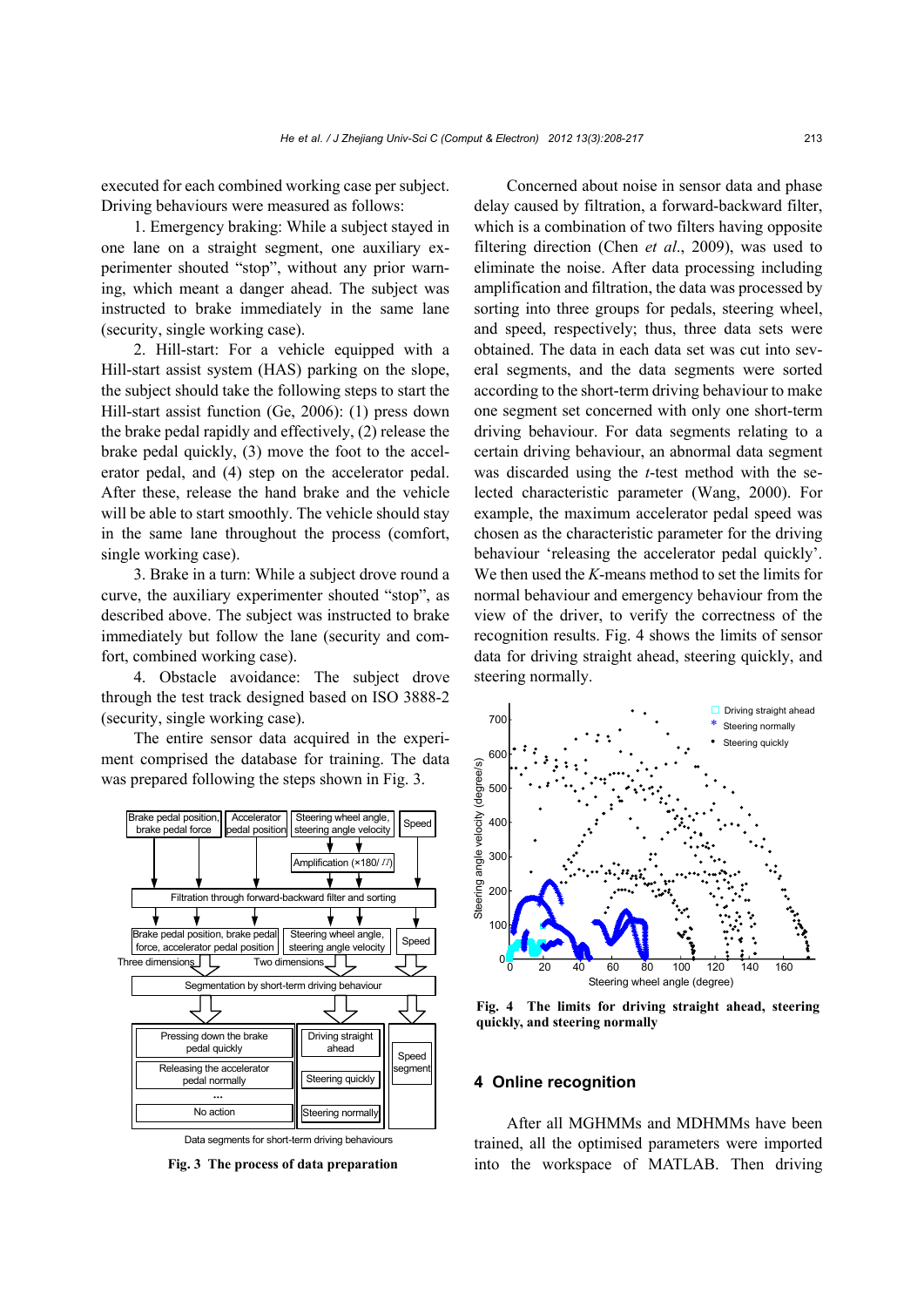intention was recognised online, using also Lab-VIEW, a platform and development environment for a visual programming language developed by National Instruments (Beyon, 2000). Master/Slave design pattern in LabVIEW was used. In the Master loop, we collected six-channel sensor data from the driving simulator through dynamic link library technology. After amplification and filtration, the processed data was transferred to the Slave loop by queue structure. In the Slave loop, the data obtained from the Master loop was sorted and sent to the corresponding MGHMMs module. Through parallel computing, three chains of recognition results were obtained. Then, the current driving intention in a combined working case was recognised and shown with the recognition results received.

As HMM theory is based on the expectation maximization algorithm and driving intention MDHMM in the upper layer is not for all working cases, we set the limits of likelihoods for four driving intentions by means of many online tests (Rabiner, 1989). Just over the limit of likelihood, homologous driving intention in certain combined working cases can be confirmed.

After repeated experiments, a plot of mean accuracy rate of recognition versus time step was obtained (Fig. 5). A time step of 0.08 s was chosen to intercept sensor data and recognise driving behaviour in a single working case, which led to higher accuracy rate and met the requirement of real-time control as well. We had undertaken 630 braking/acceleration and 200 steering online recognitions for short-term driving behaviour. The accuracy rate obtained was around 99.85%.



**Fig. 5 Mean accuracy rate of recognition vs. time step**

Table 1 shows some recognition results of steering driving behaviour, including four data segments from the testing data set of driving straight ahead, four from steering normally, and four from steering quickly. These 12 data segments were selected randomly and their log-likelihoods derived by all trained steering driving behaviour MGHMMs are given. The better did the data segment match the MGHMM, the larger was the log-likelihood (Rabiner, 1989).

**Table 1 Recognition results of steering driving behaviour multi-dimensional Gaussian HMM** 

| Data             | Log-likelihood |           |          |  |  |
|------------------|----------------|-----------|----------|--|--|
| segment          | <b>DSA</b>     | <b>SN</b> | SО       |  |  |
| DSA <sub>1</sub> | $-939$         | $-6462$   | $-21873$ |  |  |
| DSA <sub>2</sub> | $-1901$        | $-5491$   | $-8392$  |  |  |
| DSA <sub>3</sub> | $-1696$        | $-14763$  | $-35687$ |  |  |
| DSA4             | $-574$         | $-7770$   | $-17735$ |  |  |
| SN <sub>1</sub>  | $-36065$       | $-1344$   | $-7426$  |  |  |
| SN <sub>2</sub>  | $-24207$       | $-949$    | $-3020$  |  |  |
| SN <sub>3</sub>  | $-11775$       | $-1400$   | $-6372$  |  |  |
| SN <sub>4</sub>  | $-19719$       | $-4521$   | $-8335$  |  |  |
| SQ <sub>1</sub>  | $-21965$       | $-5251$   | $-1249$  |  |  |
| SQ <sub>2</sub>  | $-28062$       | $-17912$  | $-1859$  |  |  |
| SQ <sub>3</sub>  | $-74251$       | $-38526$  | $-1790$  |  |  |
| SQ 4             | $-68607$       | $-31266$  | $-1820$  |  |  |

DSA: driving straight ahead; SN: steering normally; SQ: steering quickly. In each row, the maximum log-likelihood value is denoted, and the best recognitions are marked in gray

Fig. 6 shows the recognition results for one steering sensor data segment from the double-lane change working case. A high accuracy rate was obtained.



**Fig. 6 Recognition results of steering multi-dimensional Gaussian HMM** 

Using the method described above, we recognised online long-term driving intention with sixchannel sensor data. Fig. 7 shows the sensor data from one test of one project and the recognition results of driving behaviour and driving intention related to the sensor data. Fig. 7d presents the recognition results of short-term driving behaviour and observations of the driving intention model.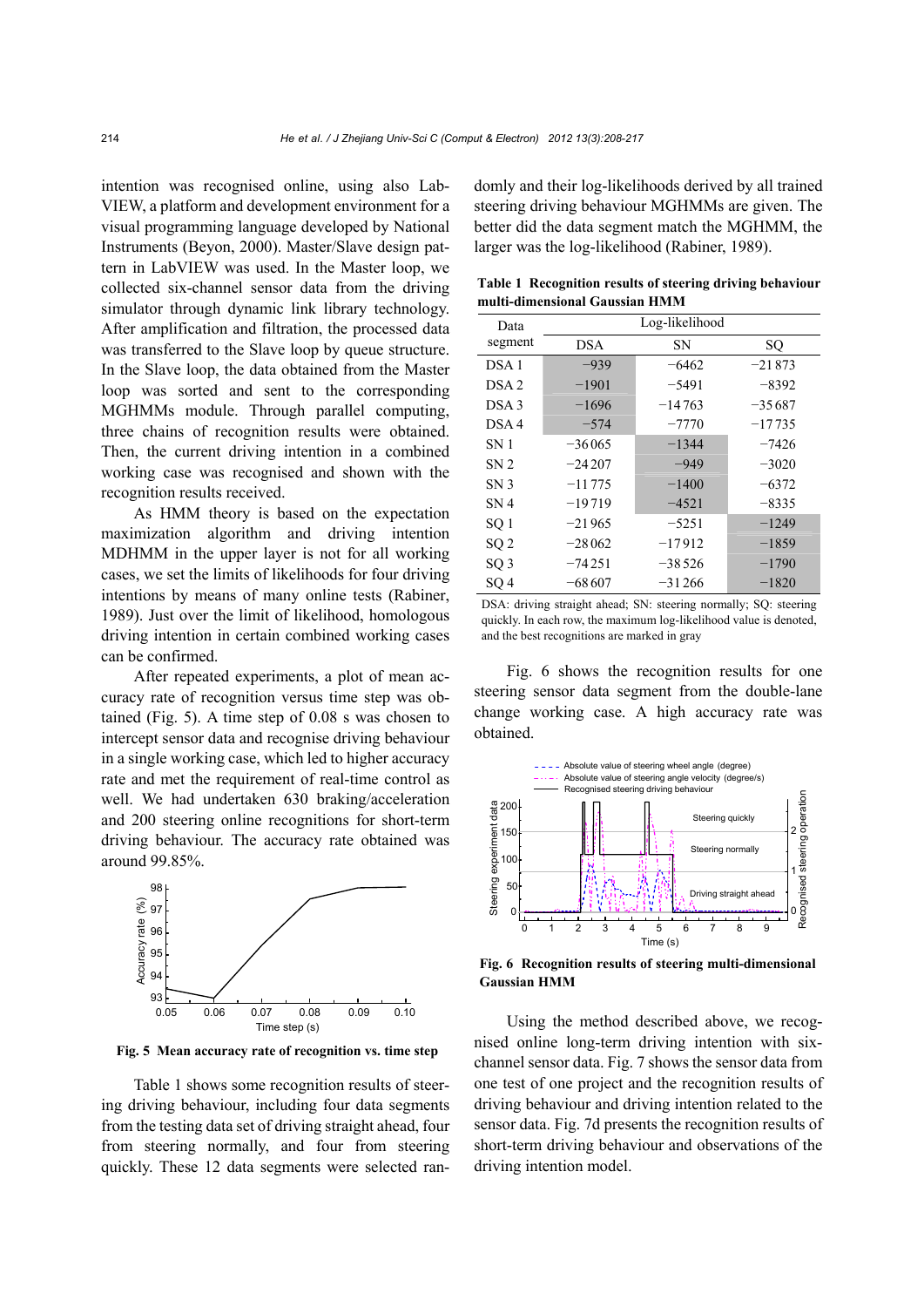

(a) Experiment data and recognised braking/acceleration driving behaviour; (b) Experiment data and recognised steering driving behaviour; (c) Experiment data and results of speed classification; (d) Recognition result of driving intention based on recognised driving behaviour

# **5 Prediction of driving behaviour**

In the driving process, danger may exist due to previous wrong operations. For this reason, wrong driving behaviour recognition and potential hazard warning are very important for automobile safety, to remind the driver to take some remedial action or intervene directly in the driving task to avoid risk. For example, because of an emergency, the driver takes emergency braking during cornering at highway speed. In such a case, the vehicle weight will be redistributed and the probability of instability is increased. If prompted to slow down on corner entry and apply suitable brake pressure on certain wheels as the accelerator pedal is released quickly, to generate additional yaw moment, vehicle stability can be improved effectively.

According to the double-layer HMM structure and acquired steering wheel signals and accelerator pedal signals, it is learnt that the driver should release the accelerator pedal quickly in a turn. Thus, the system makes it clear that the brake pedal is pressed down quickly after a while and gives appropriate brake pressure on specified wheels to reduce brake clearance. Yet, this is a prediction for a behaviour that will occur after a long time and is used mainly for emergency situations. To predict an action in the near future (0.08 s in this study), verify the above predicted driving behaviour that will occur after a long time, and predict normal driving behaviour such as driving behaviour taken in the 'braking in a turn' combined working case, the algorithm for predicting driving behaviour in the near future is proposed as follows:

Step 1: The optimised parameters in the current combined working case are selected from the workspace, such as parameters of 'braking in a turn' MDHMM.

Step 2: Take the observation sequences of upperlayer MDHMM and add accordingly a set of observation symbols to the end of the original observation sequences of MDHMM. The added observation symbol set includes a symbol for recognised steering driving behaviour, a symbol for recognised braking/acceleration driving behaviour, and a symbol for speed grading (just like Fig. 7d). Therefore, a new observation sequence of upper-layer MDHMM can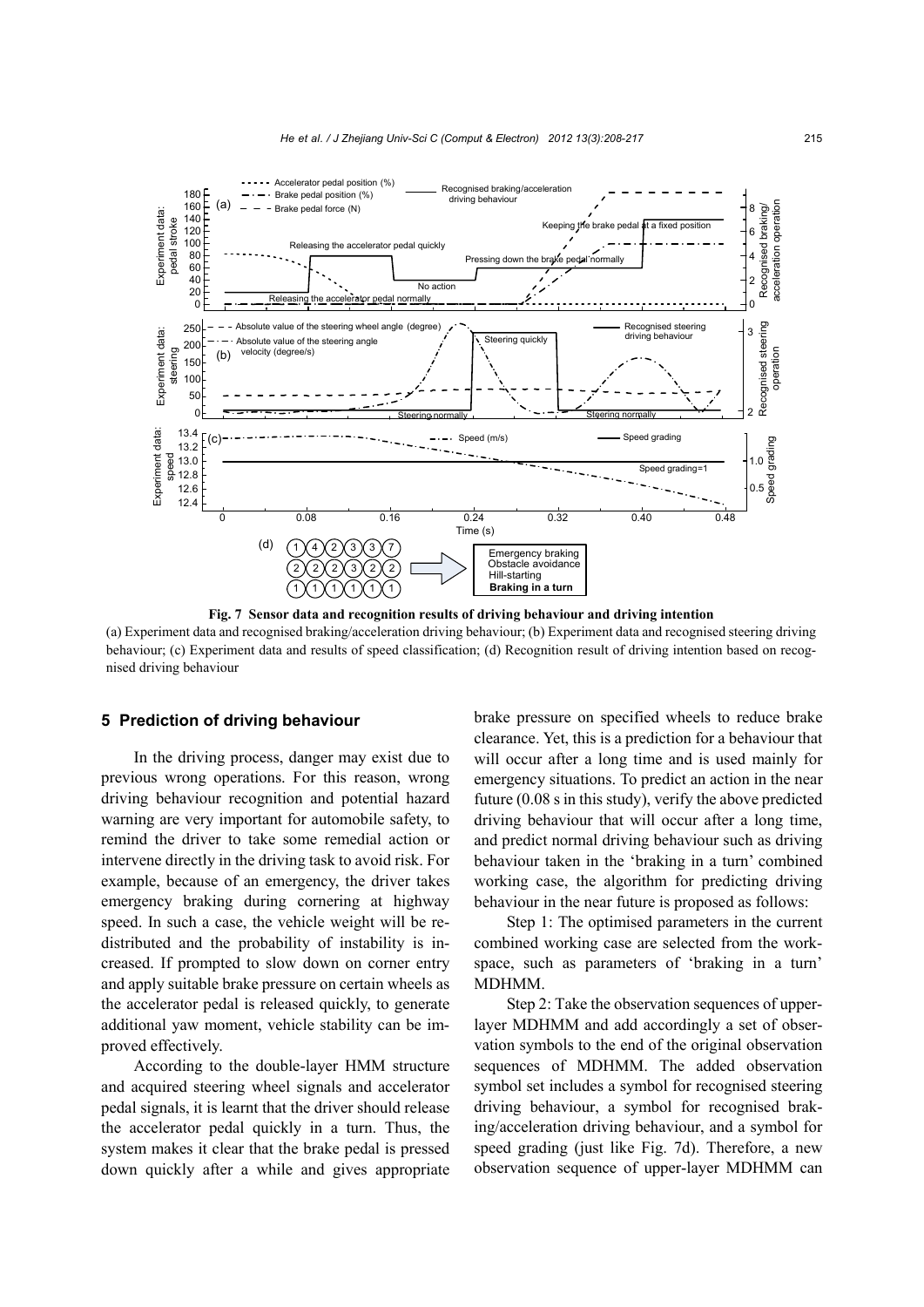be obtained. One set of observation symbols represents one possibility. Consider all the driving behaviours that may occur. Driving straight ahead, steering quickly, and steering normally can all be the next steering driving behaviour. We can add observation symbol 1, 2, or 3 each time to the original steering observation sequences of MDHMM. Several new observation sequences of upper-layer MDHMM can be obtained.

Step 3: Likelihoods of all the new observation sequences obtained in step 2 are computed using the forward-backward algorithm.

Step 4: The observation sequence with the maximum likelihood is chosen. The set of observation symbols added to the original observation sequence is the result for behaviour prediction in a certain combined working case.

In line with the driving process of Hill-starting (Ge, 2006), the braking/acceleration driving behaviour and steering driving behaviour in the near future of the Hill-starting combined working case can be predicted using the method mentioned above. Fig. 8 shows the prediction results. The method for driving intention recognition and manoeuvring behaviour



**Fig. 8 The sensor data and the predicted braking/acceleration and steering driving behaviours**  (a) Brake pedal and accelerator pedal sensor data; (b) Predicted and real braking/acceleration driving behaviour; (c) Steering angle and speed sensor data; (d) Predicted and real steering driving behaviour. Six-channel sensor data in (a) and (c) is from one test of one project